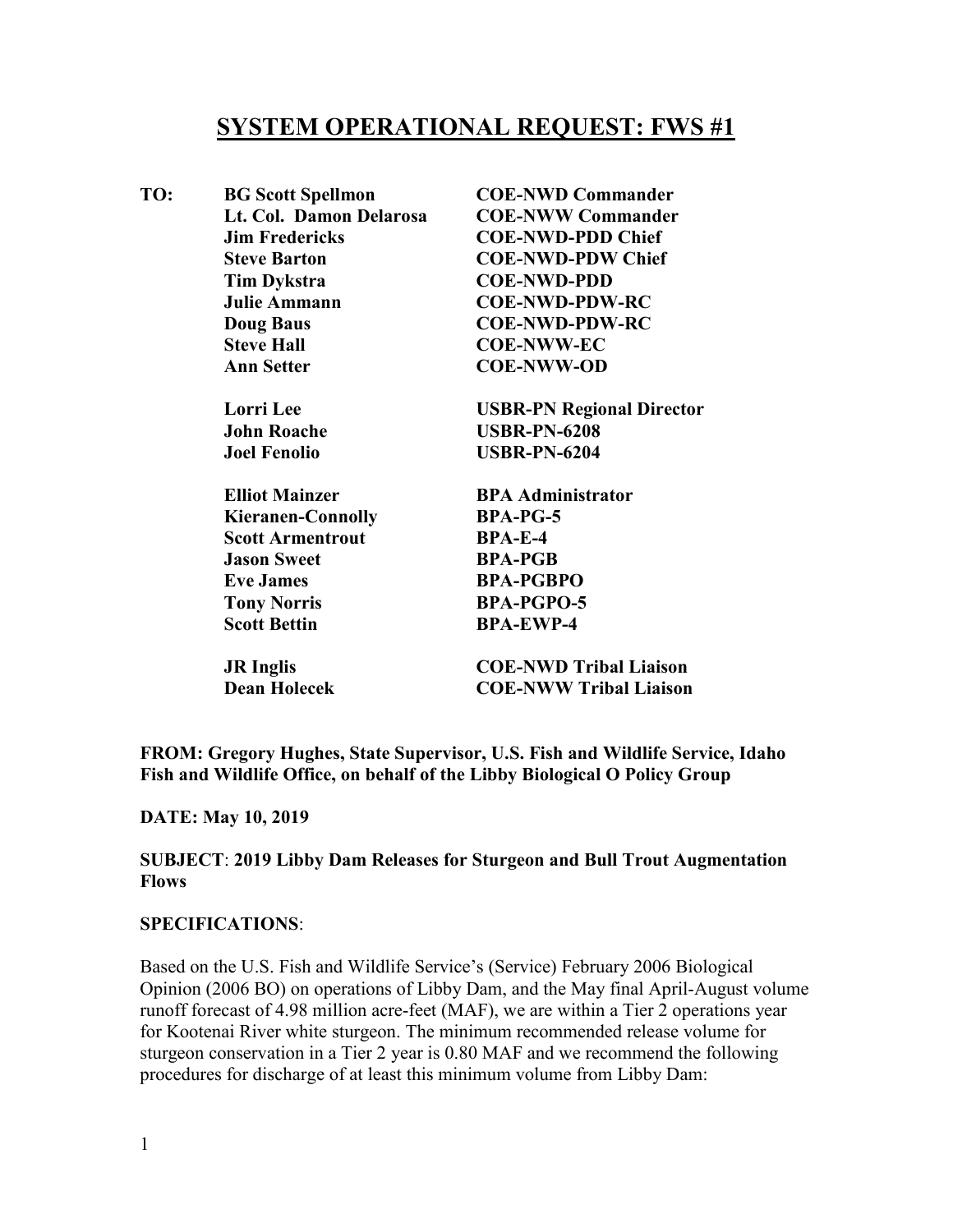The precise means that will be utilized to meet these objectives are largely dependent on real-time conditions and in-season management. It is not possible to develop a single definitive recommendation for a sturgeon operation at this time due to the uncertainties in the forecast, and shape and volume of inflow. Given these uncertainties, the Service has developed the following guidelines for sturgeon operations in 2019:

- The 2019 sturgeon operations at Libby Dam will consist of one period of rampup/pre-peak/ascending limb flows, one period of peak flow (limited to 20,000 cubic feet per second (cfs)), and one period of ramp-down/post-peak/receding limb flows. The ramp-up and ramp-down will occur within 2006 BO ramping rates.
- Selective withdrawal gates at Libby Dam above elevation 2,326 mean sea level will be installed immediately prior to, and during, the augmentation operations, with the objective of passing the warmest water available in the forebay as it becomes available. Minimum submergence of selective withdrawal gates at Libby Dam is 30 feet, and gates will be installed to keep withdrawal elevations within 30-40 feet until all gates are installed.
- Release of the warmest water possible from Libby Dam, in combination with lower volume of release, will allow the Kootenai River temperature to increase to appropriate spawning temperatures at Bonners Ferry (8-10°C) during the receding limb of the hydrograph.
- Based on the Service's 2006 BO on operations of Libby Dam, and the May final April-August volume runoff forecast of 4.98 MAF, we are within a Tier 2 operations year for Kootenai River white sturgeon. The minimum recommended release volume for sturgeon conservation in a Tier 2 year is 0.80 MAF, and we recommend the following procedures for discharge of at least this minimum volume:
	- $\circ$  Increase discharge from Libby Dam to  $\sim$ 20,000 (peak) cubic feet per second (cfs) when the Regional Team of Biologists determines that high elevation tributary run-off is peaking.
	- $\circ$  Maintain peak discharge ( $\sim$ 20,000 cfs, depending on head of the forebay and river stage at Bonners Ferry) for as long as possible  $(22)$ days of peak flows), taking into account the shape and volume of the ascending and descending limbs of the hydrograph and the total sturgeon flow augmentation volume available (i.e. 0.80 MAF). Although  $\sim$ 20,000 cfs is requested for sturgeon operations, under current conditions dam managers may need to increase outflows from Libby Dam to full powerhouse for flood risk management purposes.
	- o After peak flows, decrease discharge at Libby Dam (post-peak), adhering to ramping rates in the 2006 BO, to stable summer flows, to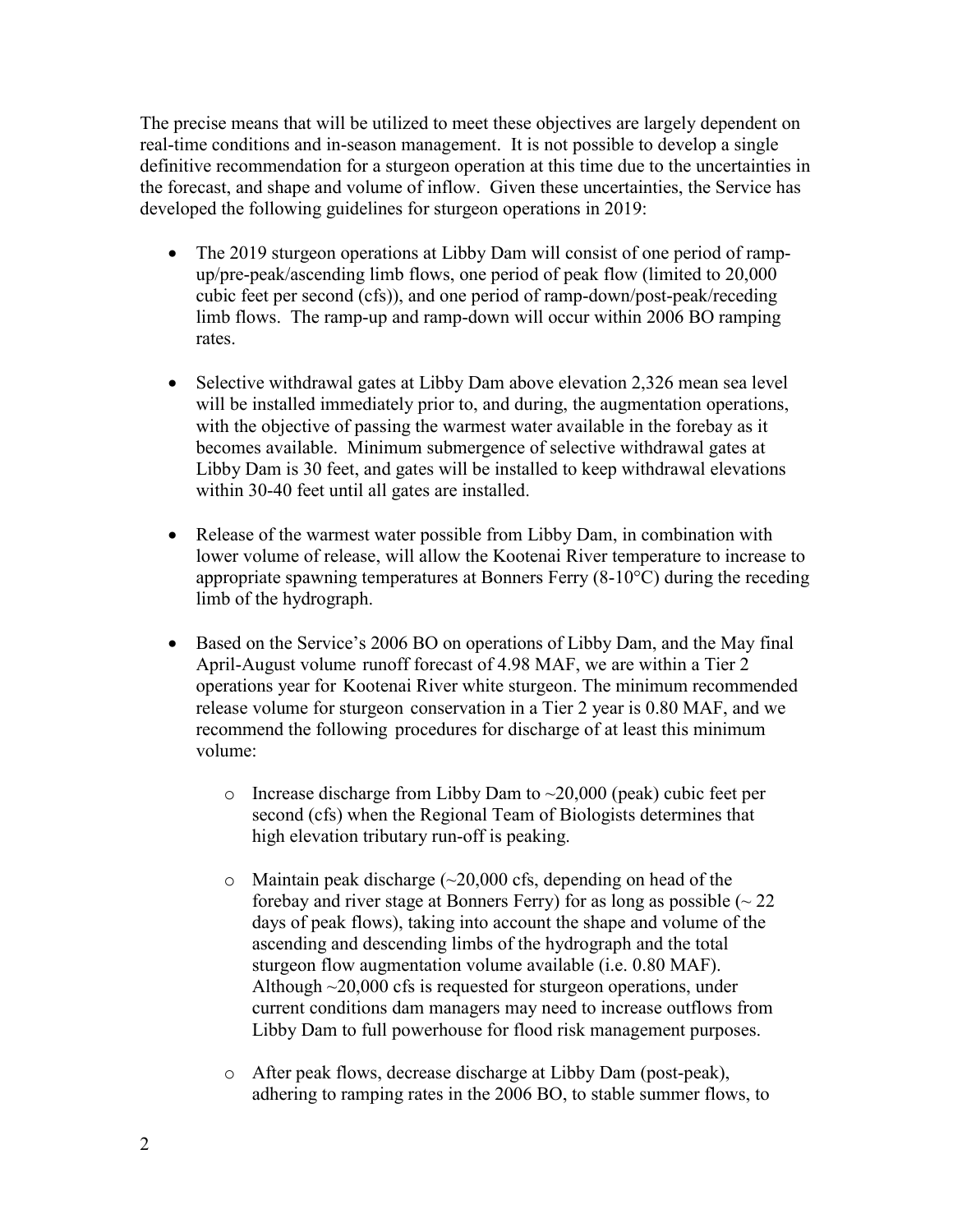no less than bull trout minimum flows (7,000 cfs in Tier 2).

o Total number of days at peak discharge will depend on real time conditions and the shape of the inflow hydrographs.

As always, flood risk reduction operations supersede sturgeon flow augmentation, and dam managers will coordinate operations with regional sturgeon managers.

Sturgeon augmentation discharge may be extended for additional days if the Corps elects to provide volume in excess of the minimum volume requirement in the 2006 BO and to control the refill rate of Libby Dam.

Additional recommendations may be provided as water supply forecasts are updated.

## **JUSTIFICATION:**

The objective of the 2019 sturgeon augmentation operation described in this SOR is to provide, and maximize the duration of, peak river stages/flows during the spring run-off period. While preliminary analysis of sturgeon telemetry data by the Idaho Department of Fish and Game indicates that the number of days at or above 30,000 cfs at Bonners Ferry plays a role in increasing the likelihood that spawning sturgeon will migrate upstream of Bonners Ferry, the below average water supply in 2019 limits our ability to achieve that flow target. Two options were analyzed: target the 30,000 cfs flow at Bonners Ferry for a short period of time, or maximize the duration of the peak at a lower flow rate (than 30,000 cfs). It was decided that maximizing the duration of the peak at a lower flow rate is likely to have the greater benefit to the species. Overall, the goal of this operation is to provide conditions that will enable sturgeon to migrate to, and spawn over, rocky substrates that exist upstream of Bonners Ferry.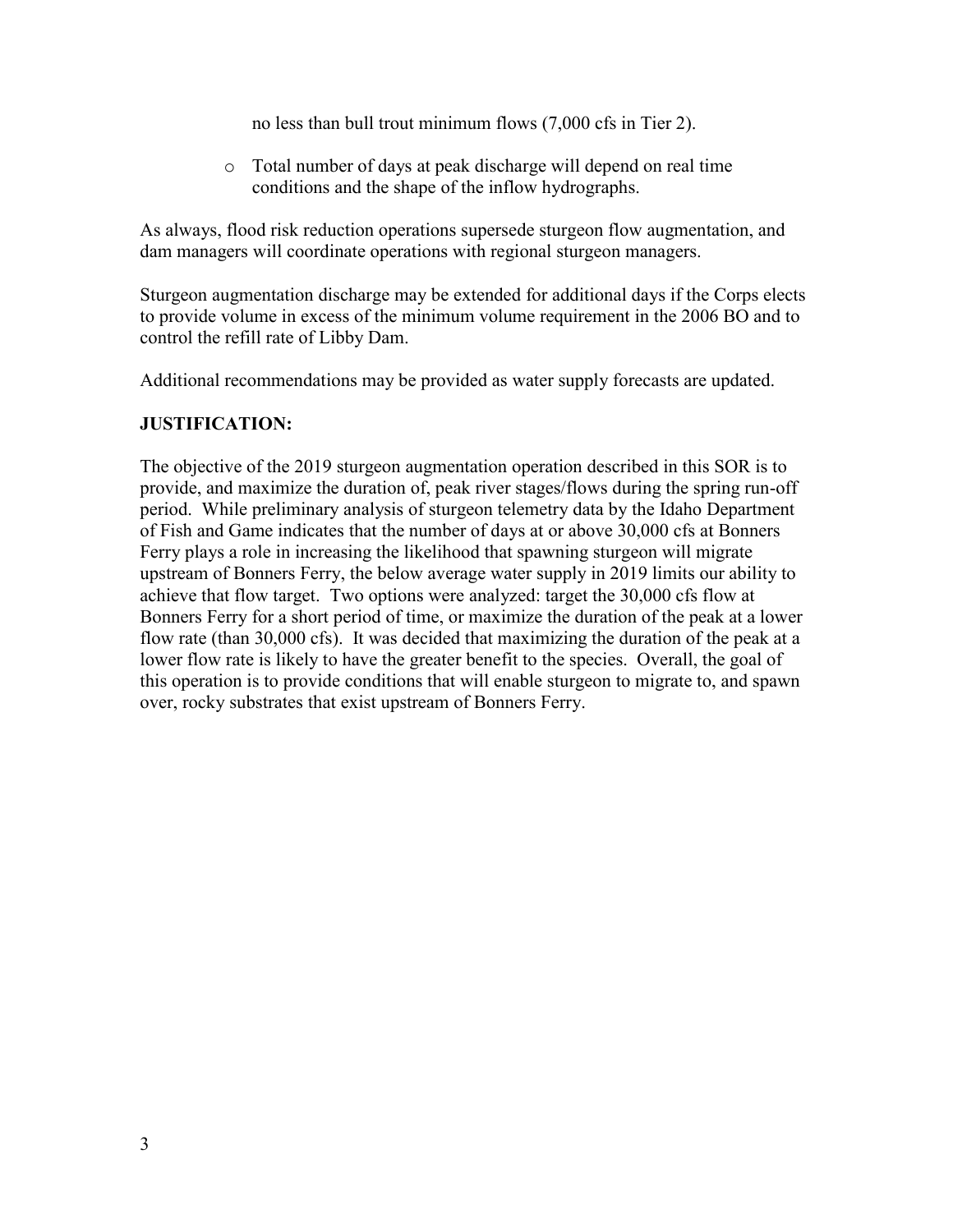Table 1. Kootenai Sturgeon Habitat Attributes from 2008 Libby Dam BO RPA Clarification.

| <b>Attribute</b>                   | <b>Measure</b>                          | Objective                  |
|------------------------------------|-----------------------------------------|----------------------------|
| Area: RM 141.4 to RM<br>159.7      |                                         |                            |
| Timing of Augmentation             | May into July (triggered by             | Provide conditions for     |
| Flows                              | sturgeon spawning                       | normal migration and       |
|                                    | condition), in all years                | spawning behavior.         |
|                                    | except for Tier 1.                      |                            |
| Duration of Peak                   | Maximize peak                           | Through in-season          |
| <b>Augmentation Flows for</b>      | augmentation flows with                 | management, provide        |
| Adult Migration and                | available water for as                  | peak augmentation flows    |
| Spawning                           | many days as possible, up               | that lead to a biological  |
|                                    | to 14 days during the peak              | benefit for sturgeon to    |
|                                    | of the spawning period                  | maximize migration and     |
|                                    | with pulses <sup>1</sup> , in all years | spawning behavior via a    |
|                                    | except for Tier 1.                      | normalized hydrograph.     |
| <b>Duration of Post-Peak</b>       | Maximize post-peak                      | Through in-season          |
| Augmentation Flows for             | augmentation flows with                 | management, provide        |
| Incubation and Rearing             | available water for as                  | post-peak augmentation     |
|                                    | many days as possible, up               | flows that lead to a       |
|                                    | to 21 days, in all years                | biological benefit for     |
|                                    | except for Tier 1.                      | sturgeon to maximize       |
|                                    |                                         | embryo/free-embryo         |
|                                    |                                         | incubation and rearing via |
|                                    |                                         | descending limb of a       |
|                                    |                                         | normalized hydrograph.     |
| Minimum Flow Velocity <sup>2</sup> | 3.3 ft/s and greater in                 | Provide conditions for     |
|                                    | approximately 60% of the                | spawning and               |
|                                    | area of rocky substrate in              | embryo/free-embryo         |
|                                    | the area of RM 152 to RM                | incubation and rearing.    |
|                                    | 157 during post-peak                    |                            |
|                                    | augmentation flows.                     | Provide conditions for     |
| Temperature Fluctuation            | Optimize temperature                    |                            |
|                                    | releases at Libby Dam to                | normal migration and       |
|                                    | maintain 50° F with no                  | spawning behavior via a    |
|                                    | more than a 3.6° F drop.                | normalized thermograph.    |

<span id="page-3-0"></span><sup>&</sup>lt;sup>1</sup> Kootenai sturgeon spawn on the descending limb of the hydrograph. "Pulses" refer to slight reductions in flow during this two-week period to initiate spawning.

<span id="page-3-1"></span><sup>&</sup>lt;sup>2</sup> In order to develop an agreed-upon estimate and measurement of the areal extent of the velocity and depth attributes, the Action Agencies shall, together with the Service and in collaboration with other involved parties as needed, develop appropriate assessment tools (e.g., hydrologic models) of the braided reach.